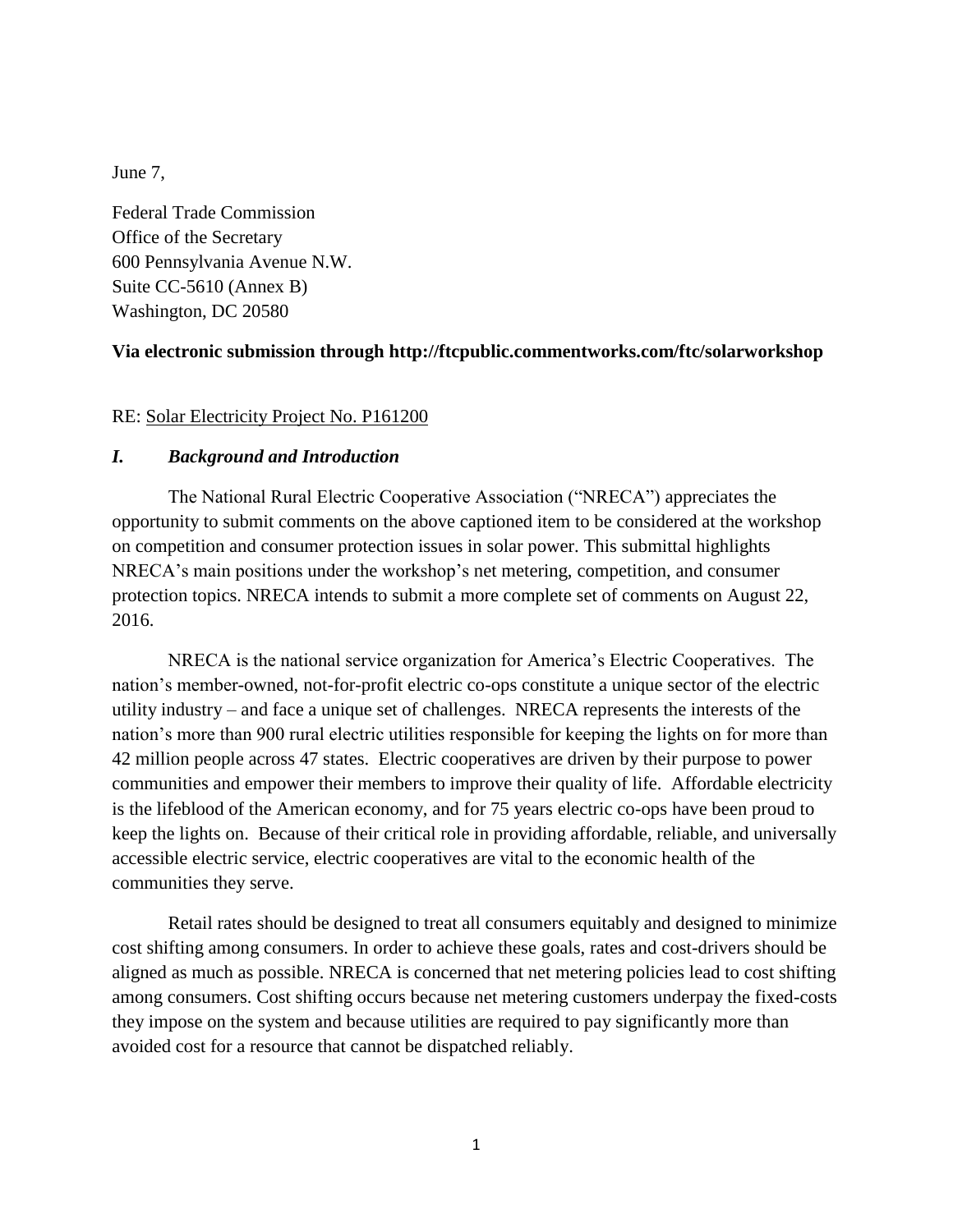In regard to competition issues, it is important to understand that electric cooperatives and solar vendors do not provide consumers with the same services. Electric cooperatives do not simply sell a commodity, kilowatt hours. Cooperatives sell safe, affordable, and reliable electric service that is available 24 hours a day. On the other hand, most solar providers only provide electricity to consumers when the sun is shining. Because utilities and solar vendors do not provide the same services, there are no competition issues.

#### *II. Net Metering: Pricing Solar DG at Retail*

NRECA is concerned that net metering policies lead to cost shifts among consumers.

Net metering policies require utilities to pay consumers the retail price for wholesale power. The retail rate utilities charge includes not only the marginal cost of power, but also recovers costs incurred by utilities for transmission, distribution, generating capacity, and other utility services not provided by the customer-generator. This has two adverse impacts on other consumers.

First, it means that the compensation that utilities are paying for wholesale power from net metered customers is disconnected from the value that the utility and its other consumers obtain from the generation. The policies require utilities to pay well above avoided costs for power that cannot be scheduled or dispatched reliably to meet system requirements.

Second, net metering allows customers to under-pay the fixed costs they impose on the system. Although utilities typically bill by the kWh, that is not what they are selling. They are selling the assurance that safe, reliable, and affordable power will be available to all their consumers all the time (absent a serious contingency such as a major storm), at reasonably stable prices over the long term. To accomplish that, a utility has to manage a portfolio with sufficient generation, transmission, distribution, and distributed energy resources (demand response, distributed generation, and distributed storage) to meet the peak requirement of the consumer. For historical reasons that no longer apply to many customers with their own generation, utilities have recovered the costs of that portfolio of resources through a kWh charge. When the net meter rolls backwards, it understates the total energy used by the consumer, and thus understates the consumer's impact on the fixed costs of the system. It also understates the consumer's total share of other fixed charges borne by all consumers such as taxes and public benefits charges. This dynamic leads to cost shifting among consumers. This problem is also particularly acute when the customer's generation output does not match up with the utility's peak demand, as is often the case with solar generation.

There are policies that support renewable technologies like solar without shifting costs between consumers:

- Provide tax credits for consumers that install renewable generation;
- Appropriate funds for research, development, and demonstration projects aimed at lowering the costs of DG;
- Implement net billing programs. Such programs typically:
	- o Permit interconnection of customer generation to the grid;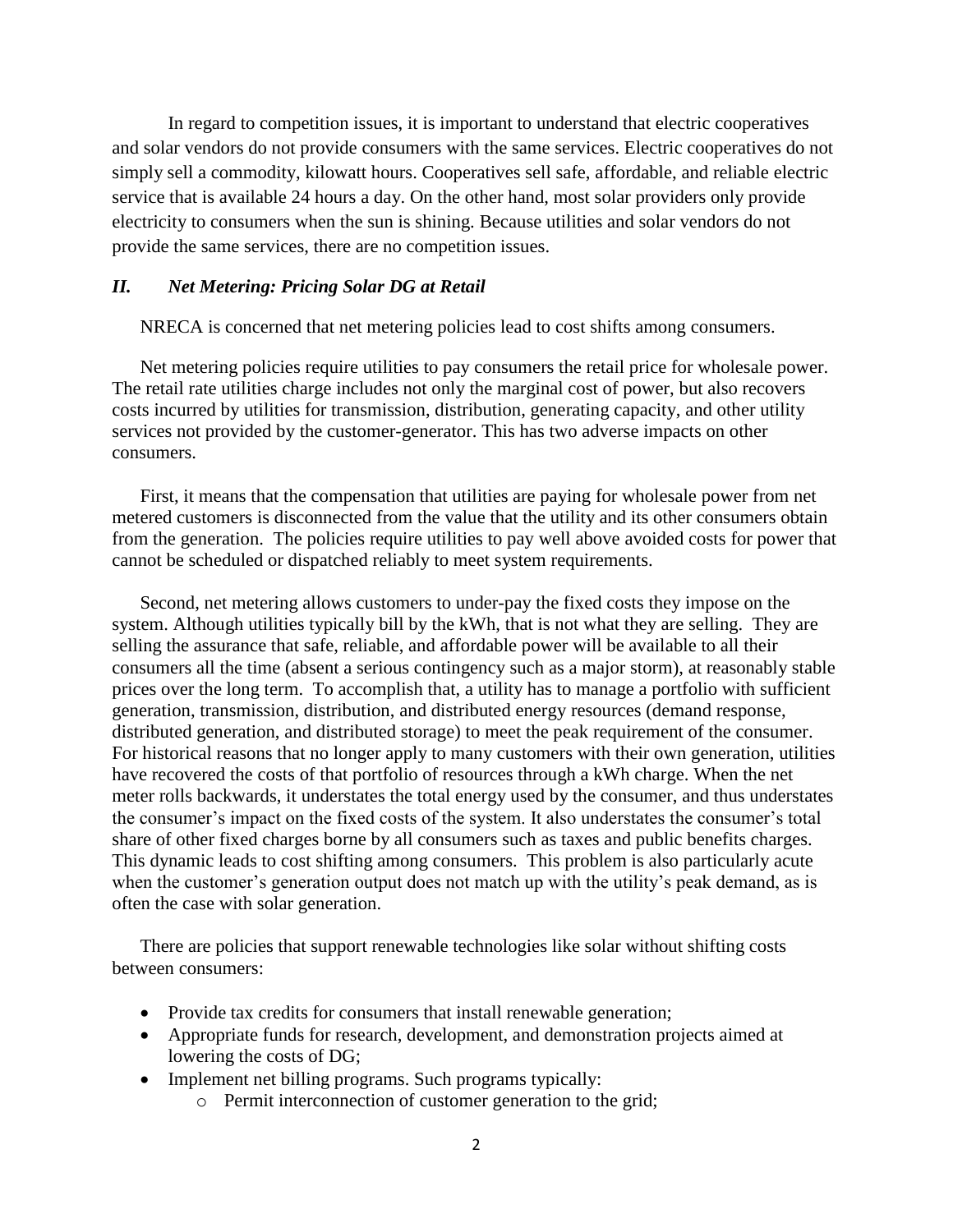- $\circ$  Permit consumers to use their generation to reduce their consumption of utility power;
- o Ensure appropriate compensation to consumers for their net excess generation at reasonable rates;
- o Ensure consumer generators pay an appropriate share of system costs, protecting other consumers from the imposition of inequitable cost shifting.

#### *III. Competition Issues*

The following section provides NRECA's response to major questions under the topic of competition.

### **1. Is solar DG a competitive threat to distribution utilities? Does this depend on whether the distribution utility owns generation assets?**

Putting aside for later discussion those utilities that get directly into the business of selling PV to retail consumers, solar DG is not a competitive threat to distribution utilities because the two do not sell the same service. Electric cooperatives do not sell a commodity (kilowatt hours). Electric cooperatives may bill based on kWh as a matter of historical convenience, but that isn't the product co-ops sell. Cooperatives sell safe, reliable, and affordable electric service at reasonably stable rates over the long term. In order to provide this service, cooperatives manage risk and optimize the system to meet various business and regulatory goals, including safety, affordability, matching resources to load profile, support for new technologies, job promotion, economic development, fuel diversity, fuel efficiency, temporal diversity (long, medium, and short-term resources), regulatory compliance, environmental sustainability, reliable operations, power quality, locational value, utilization of non-generation alternatives, and counter-party risk. In other words, cooperatives sell the assurance that the lights will turn on when you flip the switch and your beer will stay cold, all at an affordable and reasonably stable cost.

Efforts to meet consumers' and regulators' expectations requires careful balancing and careful strategic planning as investments of limited funds in one area can reduce funds available for another and the goals can conflict with each other. For example, investments aimed at increasing safety, enhancing reliability, and protecting the environment can make power less affordable. Mitigation of long-term price volatility can increase power costs today. And, efforts to get the lights on more quickly following an outage could undermine safety.

The greatest challenge of all, of course, is that the utility cannot look at different generation, transmission, distribution, and demand-side resources effectively in isolation. Rather it must look at all of its resource options in light of how they fit with each other, with the legacy grid, and with the other decisions that may be made by the other 4000+ industry participants. Each utility must carefully choose among its resource options and manage them in an integrated manner that permits it to meet all of its obligations, including safety, reliability, low cost, environmental compliance, etc. in the most efficient manner possible.

In contrast, rooftop solar providers largely do not offer the same service utilities do. Most solar providers provide energy to consumers only from a single generating resource and only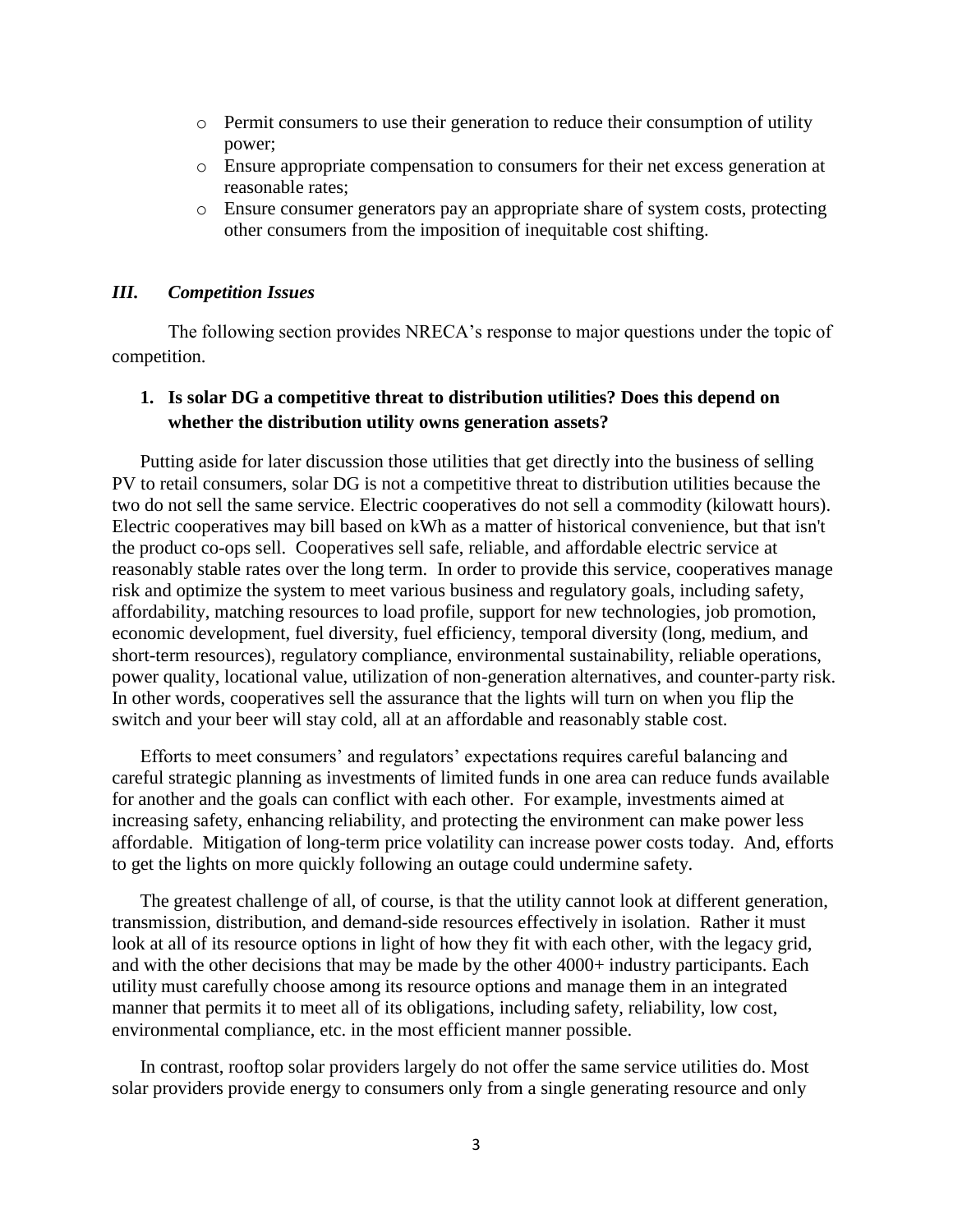when that resource works and when the sun is shining. Some market to consumers an opportunity to change their environmental footprint. Some market to consumers an opportunity to reduce their electric bills – not to stop receiving safe, reliable, affordable electric service from their utility – but to reduce the cost of that service much the same as does someone who sells energy efficiency audits and upgrades.

Solar DG does not compete with distribution cooperatives to provide the service that cooperatives provide to member-owners. When selling solely to end use consumers, solar DG providers offer a different product in a different market.

To the extent that there is competition with utilities, that competition is in the upstream market. Retail solar providers that over-size generation to provide more power than their immediate retail consumers are using at any moment, and thus seek to sell net excess generation to the consumer's utility, are competing with the utility's own generation and with every other competitive provider that could offer that energy to the utility.

The solar provider does so at a significant regulatory advantage because PURPA 210, state net metering laws, and other state policies require utilities to buy that power, often at a premium. Ordinarily, a utility would acquire that same kWh of power from its own resource or from the third party resource that provide what they need, when they need it, where they need it, in the manner that best fits with the rest of their resource portfolio, at the lowest cost.

One or more retail solar providers with significant penetration in a utility's service territory might displace generation from an existing low-cost generator, might increase the cost of operating that generator by forcing it to ramp up and down in an inefficient manner that increases total fuel use, emissions, and maintenance costs, and might require the utility to invest in new fast-ramping resources to ensure reliability in light of the solar resource's intermittency and because the solar resource is dropping in the afternoon at the same time that the utility's load is rising towards its evening peak. In a competitive environment, the utility might not invest in the solar resource because of those costs. If it did invest in solar (its own or a PPA with a competitive supplier), it might do so in a larger scale resource over which the utility has some control in order to better integrate that resource into its portfolio and reduce total costs. In the present regulatory environment, the utility has no choice and the rooftop solar displaces competition to provide the utility other options in the upstream power market.

## **2. Are there barriers to entry not related to regulatory policies? If so, is antitrust enforcement an appropriate tool to address them?**

Antitrust enforcement is unnecessary to encourage entry by rooftop solar providers because there are no competitive issues to be addressed. As discussed above, distribution utilities and rooftop solar are largely not providing the same service to retail consumers. (see answer to question 1). Despite claims that certain regulatory policies discourage solar DG deployment, current regulatory policies provide significant assistance, not barriers to entry for solar DG. For instance, the Public Utility Regulatory Policy Act (PURPA), Net Energy Metering (NEM),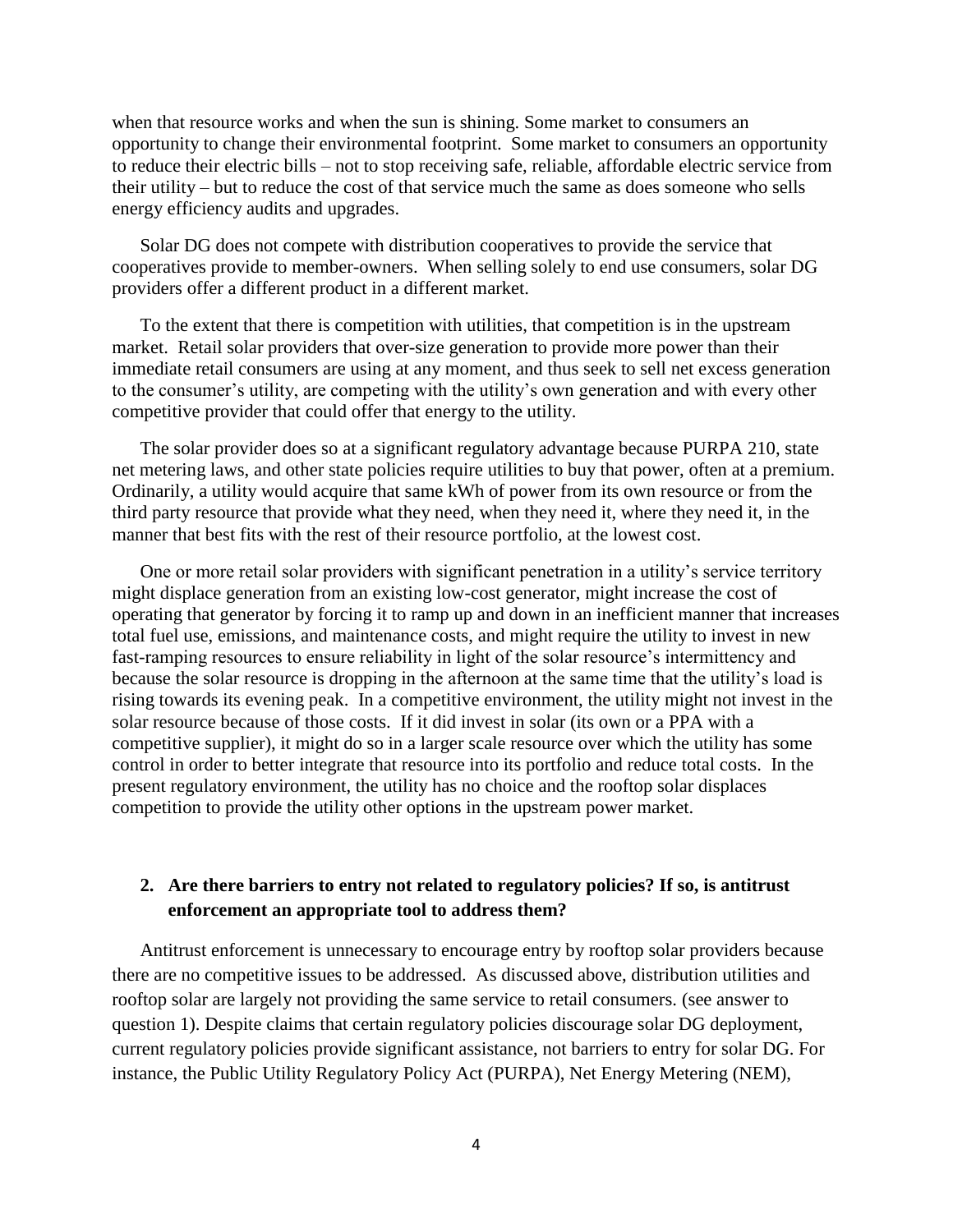Renewable Portfolio Standards, and other state policies that require interconnection in a favorable manner to solar entry are examples of this type of assistance.

Not only are there significant policies that favor market entry for distributed solar, existing rate design is a regulatory policy that serves as a further enhancement to entry. In order to give efficient price signals, rates should ideally track cost causation as much as possible. Rate changes are often made in order to reduce the cross subsidization between consumers and to track costs more closely. The rates are not changed to make solar less competitive. The fact is, however, that solar programs are often designed and marketed to exploit existing utility rate structures that were not designed to address the cost causation attributes associated with the advent of widescale distributed generation. When new rate designs are adopted to reduce these inefficiencies, then cost recovery more closely tracks cost causation, and solar DG no longer provides consumers the same apparent advantage.

**3. If regulatory policy affects entry conditions, is there a role for antitrust enforcement or competition advocacy to encourage entry? Is antitrust an appropriate tool to police efforts by utilities to maintain or strengthen regulatory barriers to entry from solar DG firms? Can such efforts by utilities be characterized as exclusionary conduct under the antitrust laws? Or is regulation the preferred tool to shape electricity distribution going forward?** 

Antitrust enforcement is unnecessary in this context because there are no significant competitive issues between distribution utilities and retail solar providers. (see answers to questions 1 and 2).

Moreover, regulation is the preferred tool to shape electricity distribution going forward because regulation is able to take into account a broader range of public interests than antitrust law, including safety, reliability, affordability, environmental protection, economic development, promotion of technology, and many more. Regulators take a long term view and see the market from a holistic and broad perspective. They must adjust expectations on each goal, prioritizing among goals, and hold utilities accountable while leaving them free to find the best means to achieve the regulators' priorities in light of their local conditions. Frequently, these are disparate objectives and as such, need one central decision-maker that understands all the components that go into finding a path to attain the objectives. In the electric cooperative model, it is the board of directors, drawn from the membership and directly elected by the membership that serves this goal. In light of member-preferences, it must balance among competing goals and make decisions that meet the needs of all the members. Many states, the FERC, and PURPA itself recognize that cooperative boards serve as effective regulators.

In an industry as comprehensively regulated as the electric utility industry, with regards to an issue like integration of solar resources that is subject to so many layers of federal and state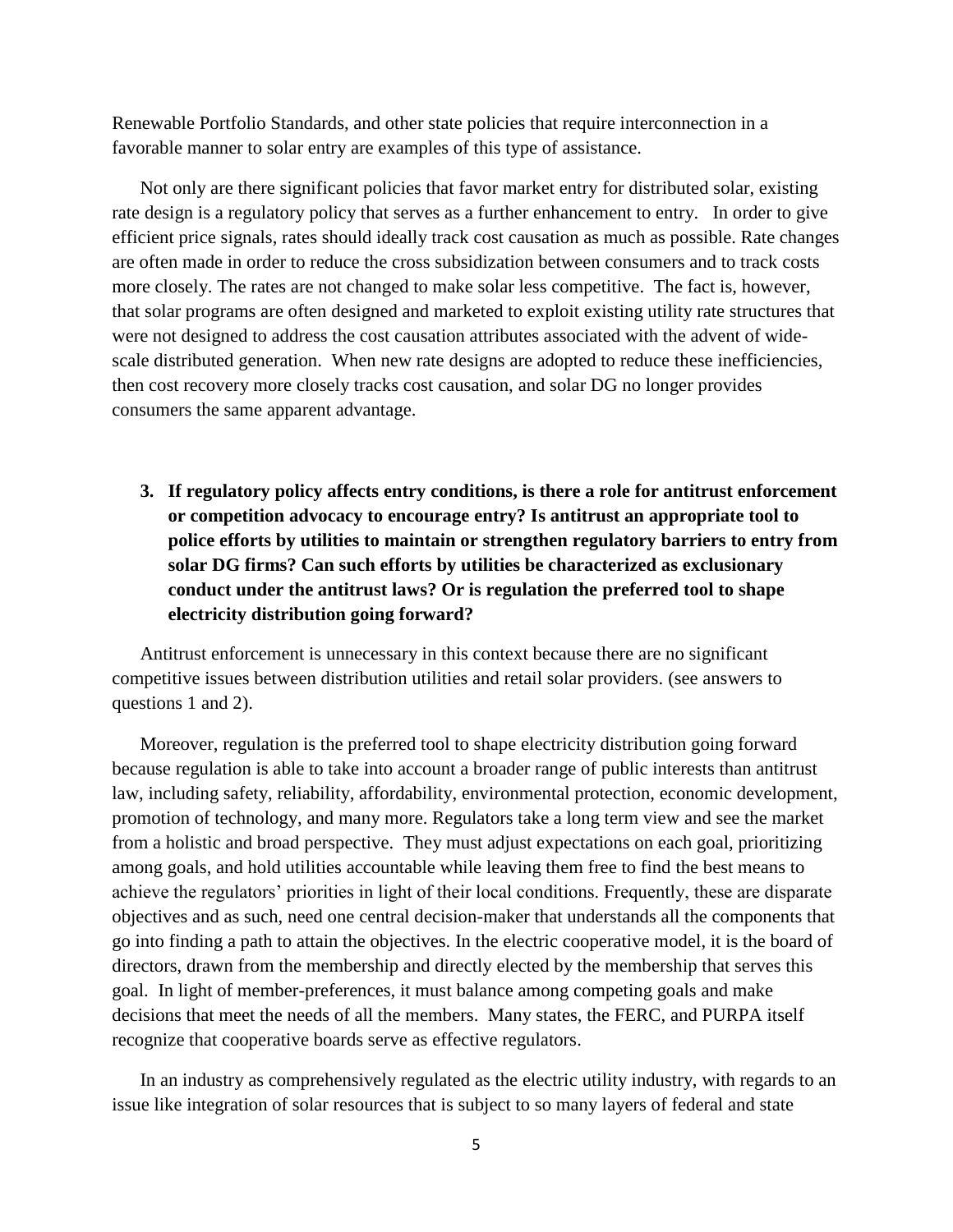regulatory direction, it would be a mistake to add an additional layer of antitrust enforcement that could only interfere with the federal government's and states' efforts to meet a wide range of policies.

## **4. Should utilities be permitted to offer rate-paying customers utility-supplied solar PV panels or access to community solar installations?**

NRECA believes that consumers, through the cooperatives they own and govern should have the right to pursue any business enterprise that will assist in meeting their needs and their community needs, including utility-supplied solar PV panels or access to community solar installations. Consumers should have the right to decide from whom they want to buy the service, especially if those consumers own the utility. It is important for electric cooperatives to have the flexibility to voluntarily provide local communities with varied customer services.

Due to economies of scale, scope and integration, utilities have a broad perspective and a long term view and the ability to take advantage of pro-consumer efficiencies so they can provide more value to the system as a whole and benefit all consumers. If solar is to be implemented in the distribution system, local cooperatives are well positioned to understand the impact, and how to optimize benefits and minimize costs to consumers.

Electric cooperatives are a trusted resource for their member-owners. This makes them ideally situated to offer consumers the ability to pursue DG projects with local conditions in mind. In fact, the nation's electric cooperatives consistently score highest in measures of customer satisfaction in the utility sector.

In recent years, solar has become the fastest growing distributed resource pursued by distribution co-ops. There are numerous business models available, and many include partnerships with third-party solar vendors. The community solar model offers a very attractive model for increasing deployment of PV solar, allowing any consumer who wishes to do so the ability to buy into the system. This includes renters or those who do not have suitable roof space or credit for installation at their home or business. Ownership can be retained if a participant moves elsewhere within the same utility's territory, or can be sold back or transferred if they move away. The community solar model is a particularly good fit for cooperatives since they are by their nature consumer-centric organizations.

This type of prudent solar deployment could help the economies in parts of rural America and in certain areas have the potential to create value for cooperative member-owners and help put the nation on a course towards a sustainable energy strategy.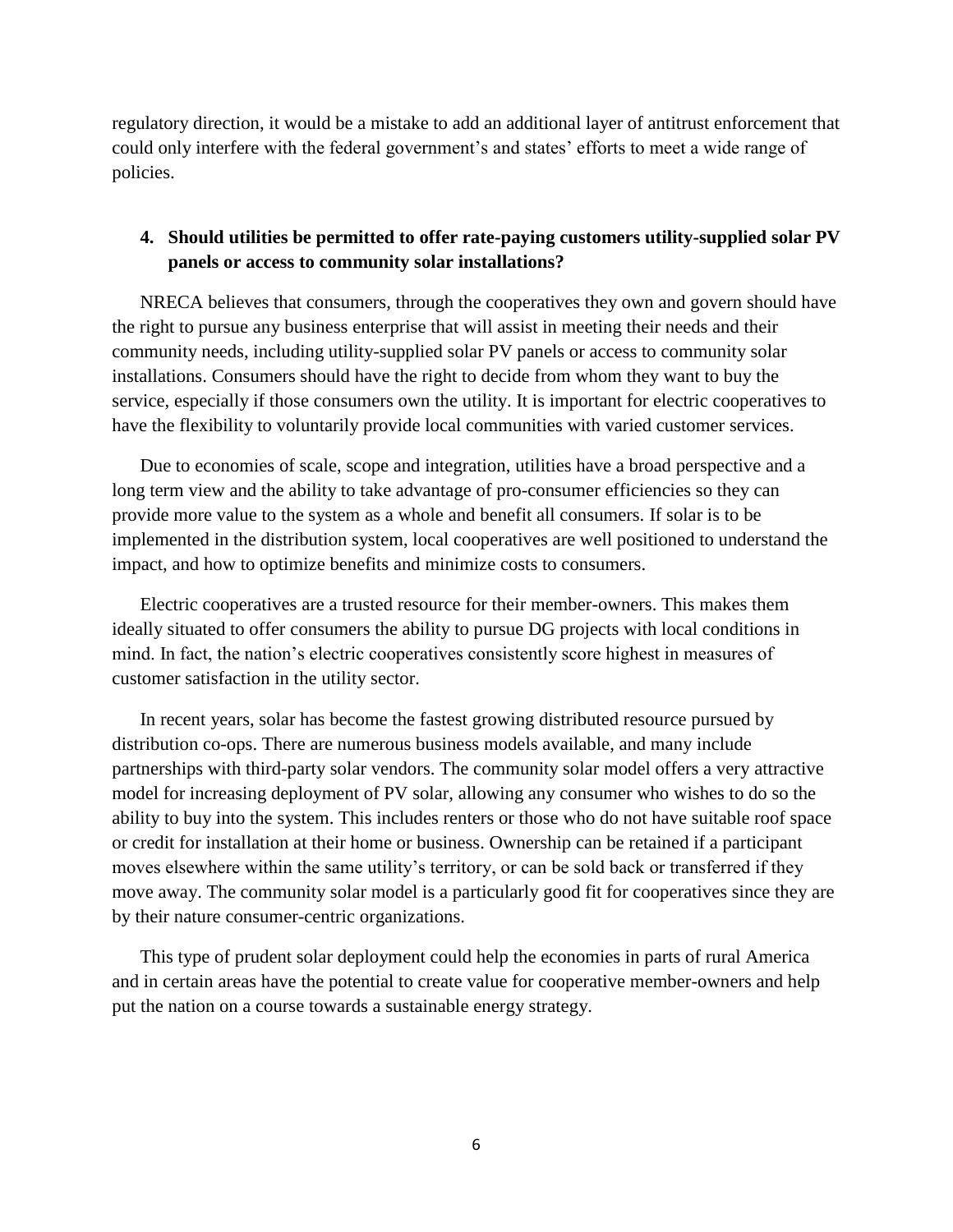# **5. What is the state of competition between solar DG firms and regulated utilities? How is competition affected by whether the utility offers distribution service only, electricity supply only, or both?**

See answer to question 1 and 4.

Some utilities may choose to compete head-to-head with providers of solar energy by offering consumers the opportunity to purchase solar energy from rooftop installations, community solar, or utility scale solar. However, when the utility chooses to offer solar energy, it benefits from inherent efficiencies of scale, scope, and integration. For example, larger scale solar has lower investment costs and lower integration costs than individual residential rooftop solar. Consumers should be permitted to benefit from those efficiencies when they ask their utility to provide them with solar power.

# **6. How is this competition affected by the fact that regulated utilities earn revenues that are based, in part, on regulated rates of return?**

As mentioned in question 1, utilities may bill based on kWh as a matter of historical convenience, but that is not the product utilities sell in traditionally-regulated states. Utilities receive a regulated rate of return on safe, affordable, reliable service over long term because that service is a natural monopoly.

#### *IV. Consumer Protection Issues*

 $\overline{\phantom{a}}$ 

NRECA is committed to protecting the interests of consumers as it relates to the installation of solar PV systems.

Consumers can obtain information about installing solar PV from a number of sources. Because electric cooperatives are consumer-owned and consumer-governed, cooperatives often provide energy advice to their member-owners. Cooperatives are known as a trusted resource, and often assist their member-owners in making energy choices that work for them. In order to more efficiently facilitate the installation of a solar PV system, NRECA encourages consumers to go to their cooperative to receive relevant information.

Another resource for consumers is a recent report by Dr. Reichel from the Louisiana State University AgCenter, "Solar Power for Your Home: A Consumer's Guide."<sup>1</sup> This guide provides consumers with an objective step by step process on how to decide whether solar PV is a good fit.

<sup>1</sup> Reichel, Claudette Hanks. *Solar Power for Your Home: A Consumer's Guide*. LSU AgCenter. 2015. [http://www.lsuagcenter.com/portals/communications/publications/publications\\_catalog/home%20improvement/](http://www.lsuagcenter.com/portals/communications/publications/publications_catalog/home%20improvement/energy/solar-power-for-your-home--a-consumers-guide) [energy/solar-power-for-your-home--a-consumers-guide](http://www.lsuagcenter.com/portals/communications/publications/publications_catalog/home%20improvement/energy/solar-power-for-your-home--a-consumers-guide)